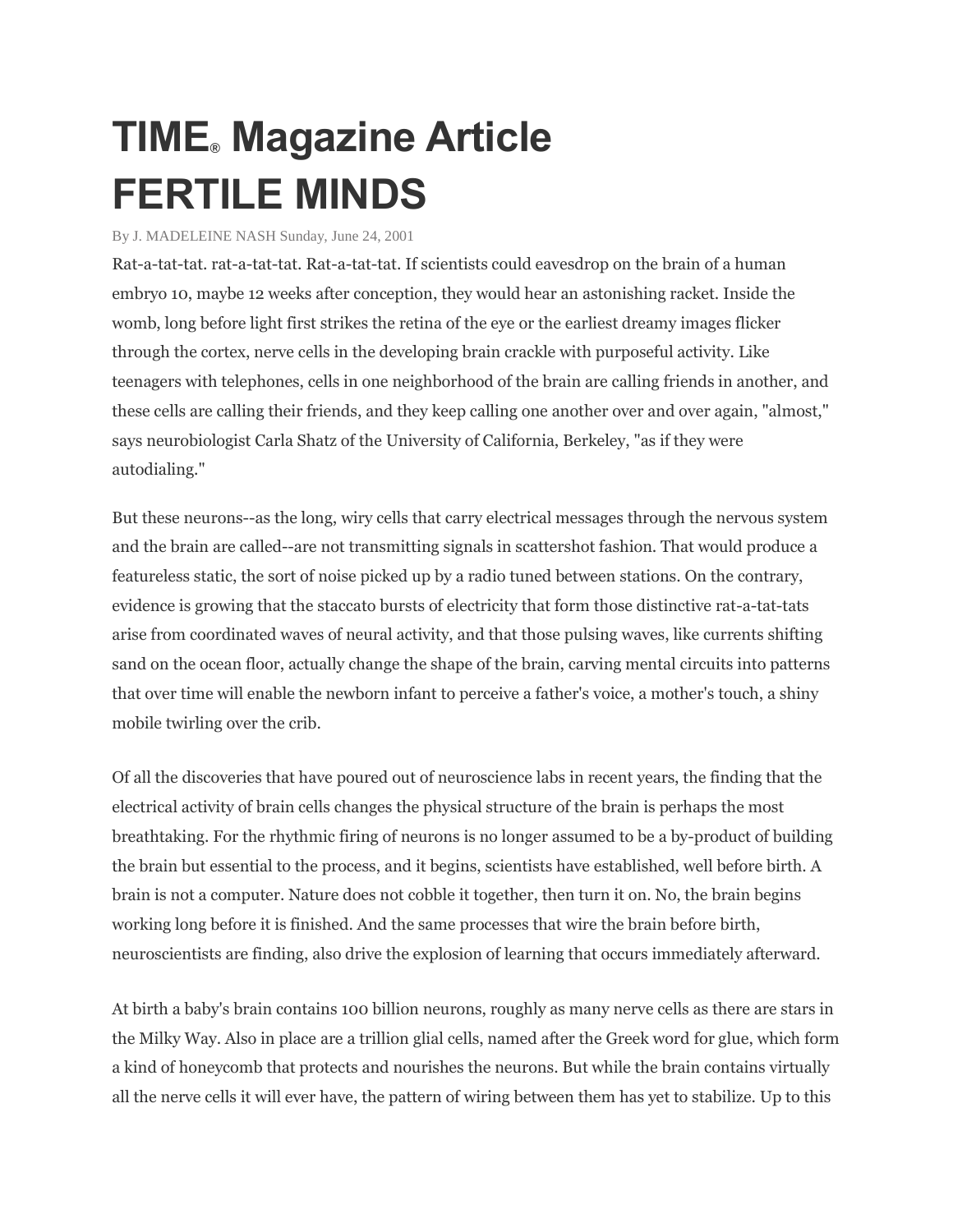point, says Shatz, "what the brain has done is lay out circuits that are its best guess about what's required for vision, for language, for whatever." And now it is up to neural activity--no longer spontaneous, but driven by a flood of sensory experiences--to take this rough blueprint and progressively refine it.

During the first years of life, the brain undergoes a series of extraordinary changes. Starting shortly after birth, a baby's brain, in a display of biological exuberance, produces trillions more connections between neurons than it can possibly use. Then, through a process that resembles Darwinian competition, the brain eliminates connections, or synapses, that are seldom or never used. The excess synapses in a child's brain undergo a draconian pruning, starting around the age of 10 or earlier, leaving behind a mind whose patterns of emotion and thought are, for better or worse, unique.

Deprived of a stimulating environment, a child's brain suffers. Researchers at Baylor College of Medicine, for example, have found that children who don't play much or are rarely touched develop brains 20% to 30% smaller than normal for their age. Laboratory animals provide another provocative parallel. Not only do young rats reared in toy-strewn cages exhibit more complex behavior than rats confined to sterile, uninteresting boxes, researchers at the University of Illinois at Urbana-Champaign have found, but the brains of these rats contain as many as 25% more synapses per neuron. Rich experiences, in other words, really do produce rich brains.

The new insights into brain development are more than just interesting science. They have profound implications for parents and policymakers. In an age when mothers and fathers are increasingly pressed for time--and may already be feeling guilty about how many hours they spend away from their children--the results coming out of the labs are likely to increase concerns about leaving very young children in the care of others. For the data underscore the importance of hands-on parenting, of finding the time to cuddle a baby, talk with a toddler and provide infants with stimulating experiences.

The new insights have begun to infuse new passion into the political debate over early education and day care. There is an urgent need, say child-development experts, for preschool programs designed to boost the brain power of youngsters born into impoverished rural and inner-city households. Without such programs, they warn, the current drive to curtail welfare costs by pushing mothers with infants and toddlers into the work force may well backfire. "There is a time scale to brain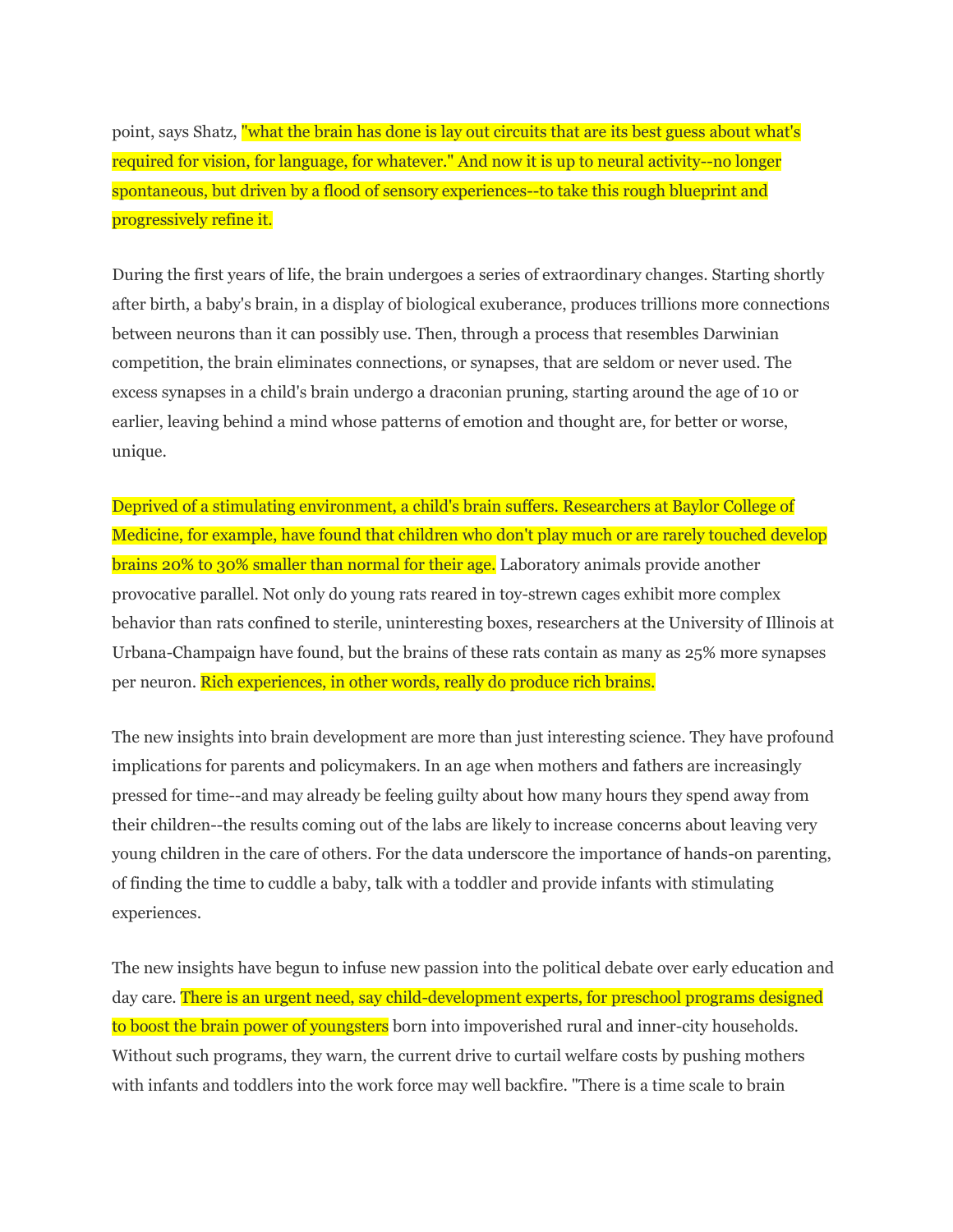development, and the most important year is the first," notes Frank Newman, president of the Education Commission of the States. By the age of three, a child who is neglected or abused bears marks that, if not indelible, are exceedingly difficult to erase.

But the new research offers hope as well. Scientists have found that the brain during the first years of life is so malleable that very young children who suffer strokes or injuries that wipe out an entire hemisphere can still mature into highly functional adults. Moreover, it is becoming increasingly clear that well-designed preschool programs can help many children overcome glaring deficits in their home environment. With appropriate therapy, say researchers, even serious disorders like dyslexia may be treatable. While inherited problems may place certain children at greater risk than others, says Dr. Harry Chugani, a pediatric neurologist at Wayne State University in Detroit, that is no excuse for ignoring the environment's power to remodel the brain. "We may not do much to change what happens before birth, but we can change what happens after a baby is born," he observes.

Strong evidence that activity changes the brain began accumulating in the 1970s. But only recently have researchers had tools powerful enough to reveal the precise mechanisms by which those changes are brought about. Neural activity triggers a biochemical cascade that reaches all the way to the nucleus of cells and the coils of DNA that encode specific genes. In fact, two of the genes affected by neural activity in embryonic fruit flies, neurobiologist Corey Goodman and his colleagues at Berkeley reported late last year, are identical to those that other studies have linked to learning and memory. How thrilling, exclaims Goodman, how intellectually satisfying that the snippets of DNA that embryos use to build their brains are the very same ones that will later allow adult organisms to process and store new information.

As researchers explore the once hidden links between brain activity and brain structure, they are beginning to construct a sturdy bridge over the chasm that previously separated genes from the environment. Experts now agree that a baby does not come into the world as a genetically preprogrammed automaton or a blank slate at the mercy of the environment, but arrives as something much more interesting. For this reason the debate that engaged countless generations of philosophers--whether nature or nurture calls the shots--no longer interests most scientists. They are much too busy chronicling the myriad ways in which genes and the environment interact. "It's not a competition," says Dr. Stanley Greenspan, a psychiatrist at George Washington University. "It's a dance."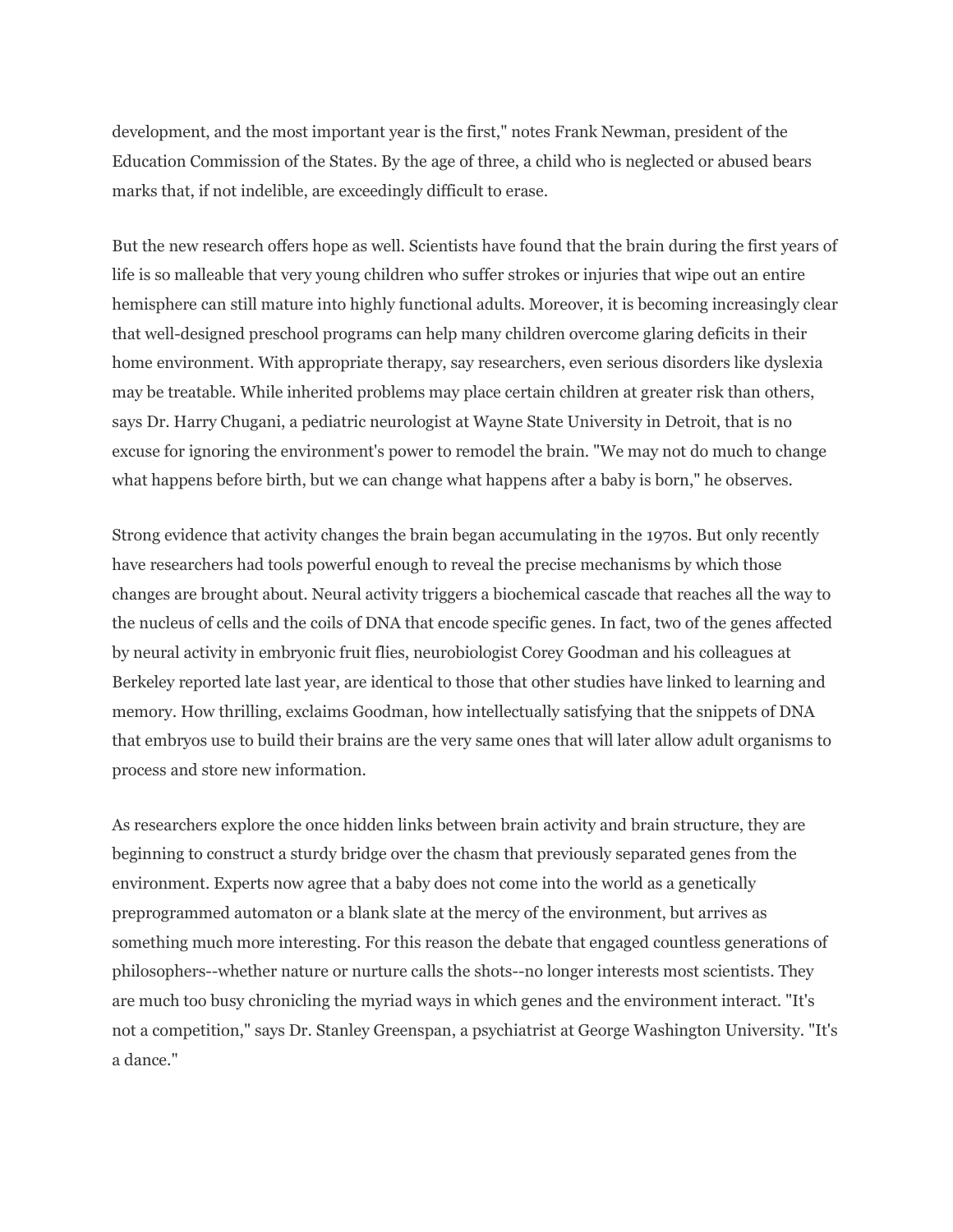#### THE IMPORTANCE OF GENES

That dance begins at around the third week of gestation, when a thin layer of cells in the developing embryo performs an origami-like trick, folding inward to give rise to a fluid-filled cylinder known as the neural tube. As cells in the neural tube proliferate at the astonishing rate of 250,000 a minute, the brain and spinal cord assemble themselves in a series of tightly choreographed steps. Nature is the dominant partner during this phase of development, but nurture plays a vital supportive role. Changes in the environment of the womb--whether caused by maternal malnutrition, drug abuse or a viral infection--can wreck the clockwork precision of the neural assembly line. Some forms of epilepsy, mental retardation, autism and schizophrenia appear to be the results of developmental processes gone awry.

But what awes scientists who study the brain, what still stuns them, is not that things occasionally go wrong in the developing brain but that so much of the time they go right. This is all the more remarkable, says Berkeley's Shatz, as the central nervous system of an embryo is not a miniature of the adult system but more like a tadpole that gives rise to a frog. Among other things, the cells produced in the neural tube must migrate to distant locations and accurately lay down the connections that link one part of the brain to another. In addition, the embryonic brain must construct a variety of temporary structures, including the neural tube, that will, like a tadpole's tail, eventually disappear.

What biochemical magic underlies this incredible metamorphosis? The instructions programmed into the genes, of course. Scientists have recently discovered, for instance, that a gene nicknamed "sonic hedgehog" (after the popular video game Sonic the Hedgehog) determines the fate of neurons in the spinal cord and the brain. Like a strong scent carried by the wind, the protein encoded by the hedgehog gene (so called because in its absence, fruit-fly embryos sprout a coat of prickles) diffuses outward from the cells that produce it, becoming fainter and fainter. Columbia University neurobiologist Thomas Jessell has found that it takes middling concentrations of this potent morphing factor to produce a motor neuron and lower concentrations to make an interneuron (a cell that relays signals to other neurons, instead of to muscle fibers, as motor neurons do).

Scientists are also beginning to identify some of the genes that guide neurons in their long migrations. Consider the problem faced by neurons destined to become part of the cerebral cortex. Because they arise relatively late in the development of the mammalian brain, billions of these cells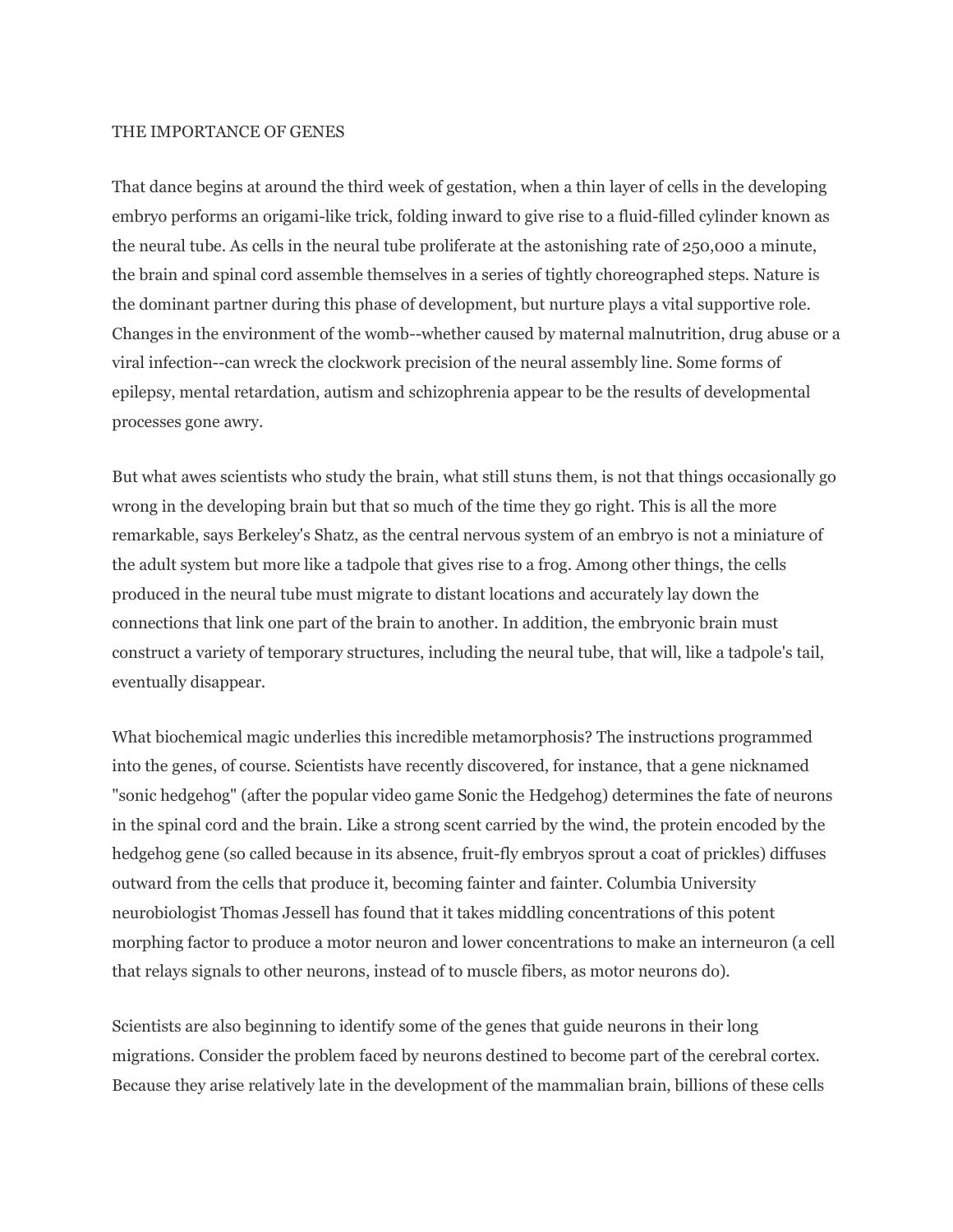must push and shove their way through dense colonies established by earlier migrants. "It's as if the entire population of the East Coast decided to move en masse to the West Coast," marvels Yale University neuroscientist Dr. Pasko Rakic, and marched through Cleveland, Chicago and Denver to get there.

But of all the problems the growing nervous system must solve, the most daunting is posed by the wiring itself. After birth, when the number of connections explodes, each of the brain's billions of neurons will forge links to thousands of others. First they must spin out a web of wirelike fibers known as axons (which transmit signals) and dendrites (which receive them). The objective is to form a synapse, the gap-like structure over which the axon of one neuron beams a signal to the dendrites of another. Before this can happen, axons and dendrites must almost touch. And while the short, bushy dendrites don't have to travel very far, axons--the heavy-duty cables of the nervous system--must traverse distances that are the microscopic equivalent of miles.

What guides an axon on its incredible voyage is a "growth cone," a creepy, crawly sprout that looks something like an amoeba. Scientists have known about growth cones since the turn of the century. What they didn't know until recently was that growth cones come equipped with the molecular equivalent of sonar and radar. Just as instruments in a submarine or airplane scan the environment for signals, so molecules arrayed on the surface of growth cones search their surroundings for the presence of certain proteins. Some of these proteins, it turns out, are attractants that pull the growth cones toward them, while others are repellents that push them away.

### THE FIRST STIRRINGS

Up to this point, genes have controlled the unfolding of the brain. As soon as axons make their first connections, however, the nerves begin to fire, and what they do starts to matter more and more. In essence, say scientists, the developing nervous system has strung the equivalent of telephone trunk lines between the right neighborhoods in the right cities. Now it has to sort out which wires belong to which house, a problem that cannot be solved by genes alone for reasons that boil down to simple arithmetic. Eventually, Berkeley's Goodman estimates, a human brain must forge quadrillions of connections. But there are only 100,000 genes in human DNA. Even though half these genes--some 50,000--appear to be dedicated to constructing and maintaining the nervous system, he observes, that's not enough to specify more than a tiny fraction of the connections required by a fully functioning brain.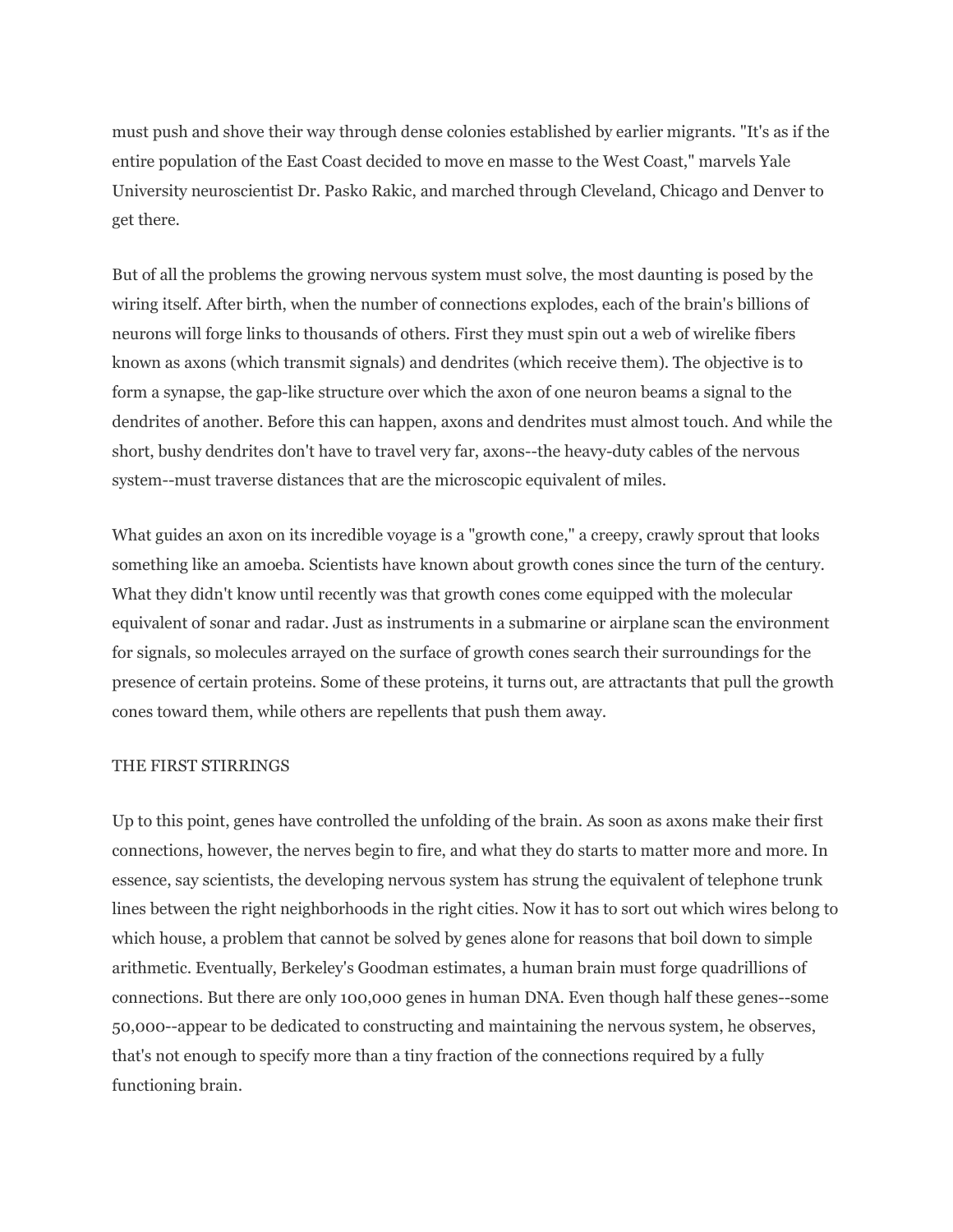In adult mammals, for example, the axons that connect the brain's visual system arrange themselves in striking layers and columns that reflect the division between the left eye and the right. But these axons start out as scrambled as a bowl of spaghetti, according to Michael Stryker, chairman of the physiology department at the University of California at San Francisco. What sorts out the mess, scientists have established, is neural activity. In a series of experiments viewed as classics by scientists in the field, Berkeley's Shatz chemically blocked neural activity in embryonic cats. The result? The axons that connect neurons in the retina of the eye to the brain never formed the left eyeright eye geometry needed to support vision.

But no recent finding has intrigued researchers more than the results reported in October by Corey Goodman and his Berkeley colleagues. In studying a deceptively simple problem--how axons from motor neurons in the fly's central nerve cord establish connections with muscle cells in its limbs--the Berkeley researchers made an unexpected discovery. They knew there was a gene that keeps bundles of axons together as they race toward their muscle-cell targets. What they discovered was that the electrical activity produced by neurons inhibited this gene, dramatically increasing the number of connections the axons made. Even more intriguing, the signals amplified the activity of a second gene--a gene called CREB.

The discovery of the CREB amplifier, more than any other, links the developmental processes that occur before birth to those that continue long after. For the twin processes of memory and learning in adult animals, Columbia University neurophysiologist Eric Kandel has shown, rely on the CREB molecule. When Kandel blocked the activity of CREB in giant snails, their brains changed in ways that suggested that they could still learn but could remember what they learned for only a short period of time. Without CREB, it seems, snails--and by extension, more developed animals like humans--can form no long-term memories. And without long-term memories, it is hard to imagine that infant brains could ever master more than rudimentary skills. "Nurture is important," says Kandel. "But nurture works through nature."

## EXPERIENCE KICKS IN

When a baby is born, it can see and hear and smell and respond to touch, but only dimly. The brain stem, a primitive region that controls vital functions like heartbeat and breathing, has completed its wiring. Elsewhere the connections between neurons are wispy and weak. But over the first few months of life, the brain's higher centers explode with new synapses. And as dendrites and axons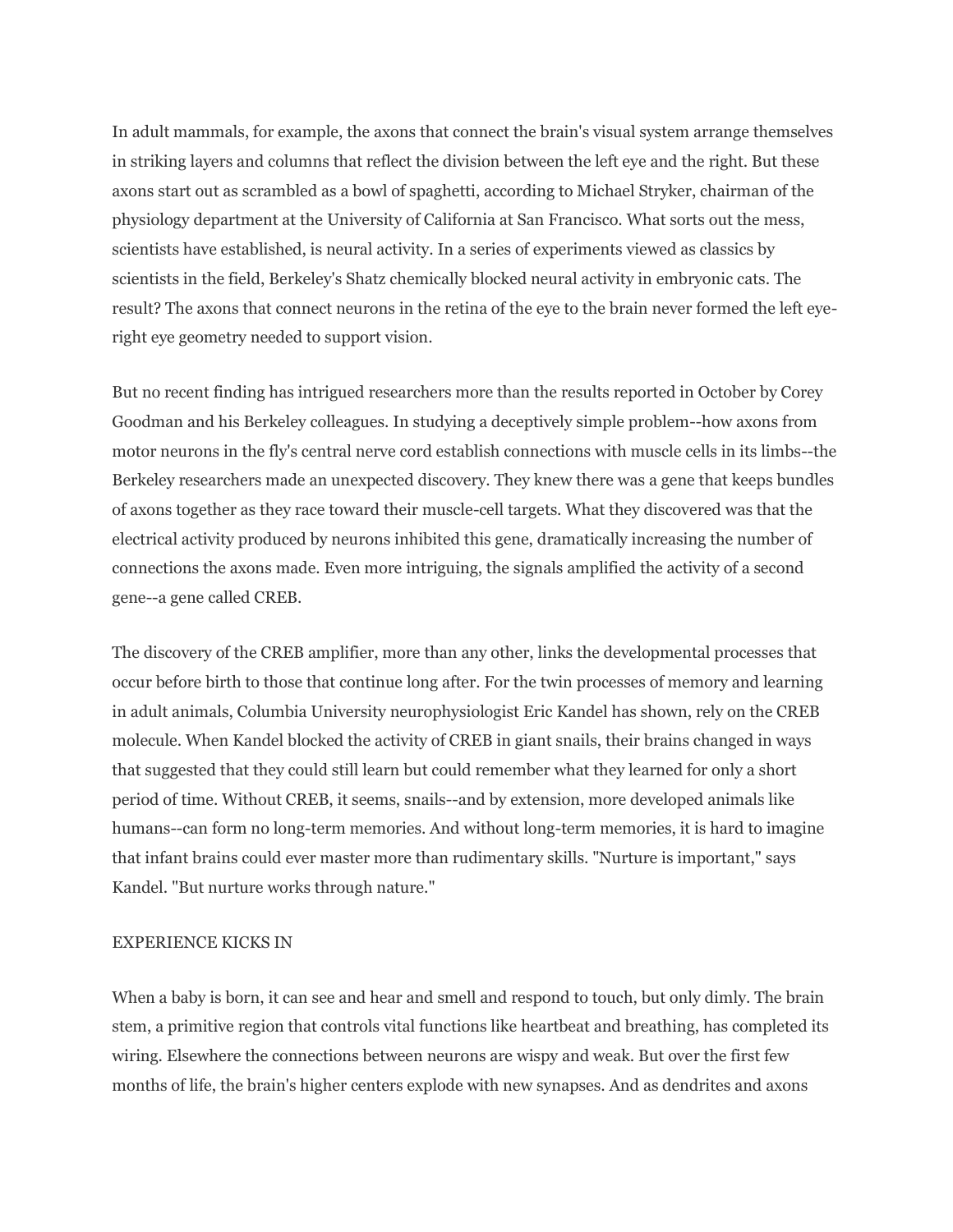swell with buds and branches like trees in spring, metabolism soars. By the age of two, a child's brain contains twice as many synapses and consumes twice as much energy as the brain of a normal adult.

University of Chicago pediatric neurologist Dr. Peter Huttenlocher has chronicled this extraordinary epoch in brain development by autopsying the brains of infants and young children who have died unexpectedly. The number of synapses in one layer of the visual cortex, Huttenlocher reports, rises from around 2,500 per neuron at birth to as many as 18,000 about six months later. Other regions of the cortex score similarly spectacular increases but on slightly different schedules. And while these microscopic connections between nerve fibers continue to form throughout life, they reach their highest average densities (15,000 synapses per neuron) at around the age of two and remain at that level until the age of 10 or 11.

This profusion of connections lends the growing brain exceptional flexibility and resilience. Consider the case of 13-year-old Brandi Binder, who developed such severe epilepsy that surgeons at UCLA had to remove the entire right side of her cortex when she was six. Binder lost virtually all the control she had established over muscles on the left side of her body, the side controlled by the right side of the brain. Yet today, after years of therapy ranging from leg lifts to math and music drills, Binder is an A student at the Holmes Middle School in Colorado Springs, Colorado. She loves music, math and art--skills usually associated with the right half of the brain. And while Binder's recuperation is not 100%--for example, she has never regained the use of her left arm--it comes close. Says UCLA pediatric neurologist Dr. Donald Shields: "If there's a way to compensate, the developing brain will find it."

What wires a child's brain, say neuroscientists--or rewires it after physical trauma--is repeated experience. Each time a baby tries to touch a tantalizing object or gazes intently at a face or listens to a lullaby, tiny bursts of electricity shoot through the brain, knitting neurons into circuits as well defined as those etched onto silicon chips. The results are those behavioral mileposts that never cease to delight and awe parents. Around the age of two months, for example, the motor-control centers of the brain develop to the point that infants can suddenly reach out and grab a nearby object. Around the age of four months, the cortex begins to refine the connections needed for depth perception and binocular vision. And around the age of 12 months, the speech centers of the brain are poised to produce what is perhaps the most magical moment of childhood: the first word that marks the flowering of language.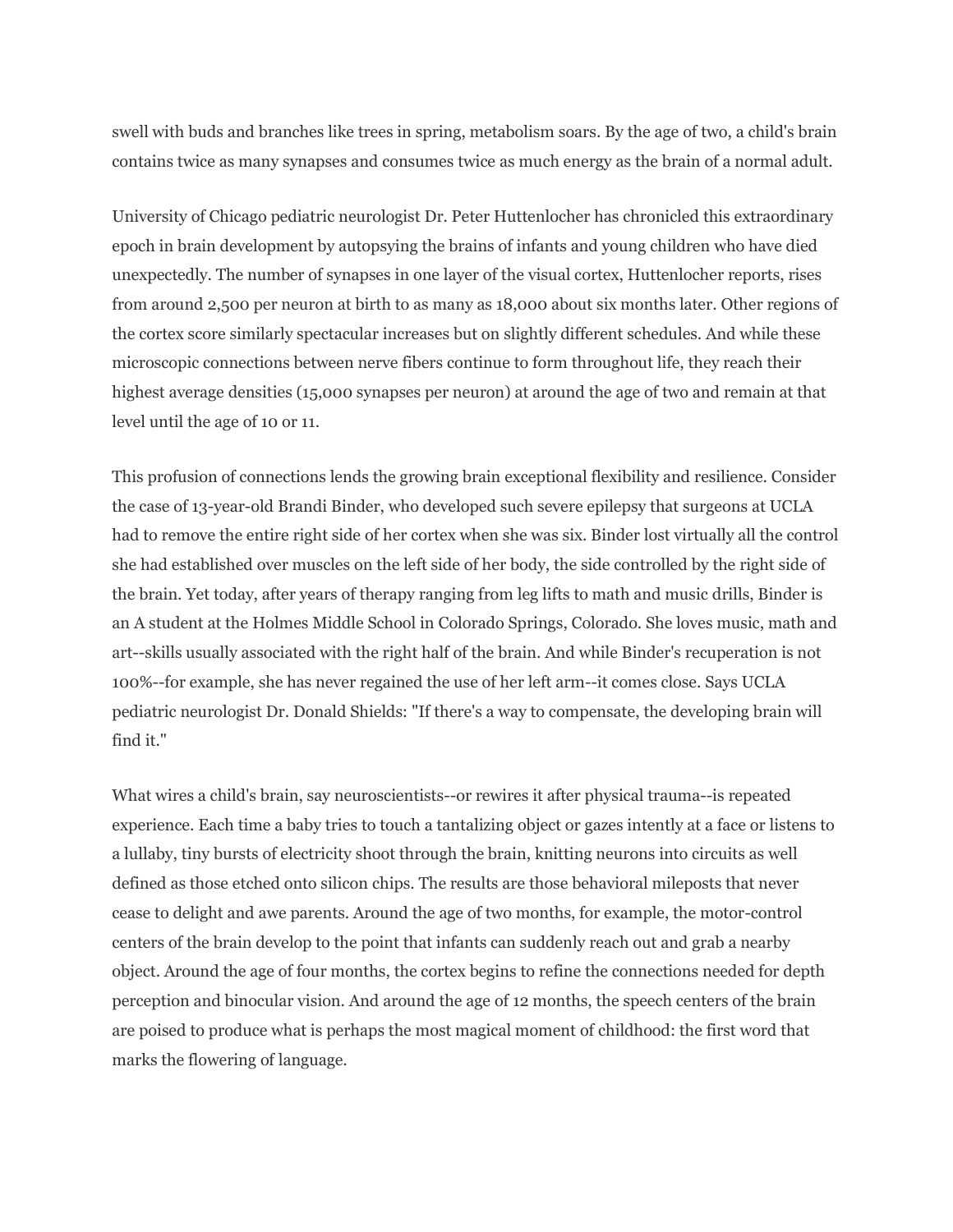When the brain does not receive the right information--or shuts it out--the result can be devastating. Some children who display early signs of autism, for example, retreat from the world because they are hypersensitive to sensory stimulation, others because their senses are underactive and provide them with too little information. To be effective, then, says George Washington University's Greenspan, treatment must target the underlying condition, protecting some children from disorienting noises and lights, providing others with attention-grabbing stimulation. But when parents and therapists collaborate in an intensive effort to reach these abnormal brains, writes Greenspan in a new book, The Growth of the Mind (Addison-Wesley, 1997), three-year-olds who begin the descent into the autistic's limited universe can sometimes be snatched back.

Indeed, parents are the brain's first and most important teachers. Among other things, they appear to help babies learn by adopting the rhythmic, high-pitched speaking style known as Parentese. When speaking to babies, Stanford University psychologist Anne Fernald has found, mothers and fathers from many cultures change their speech patterns in the same peculiar ways. "They put their faces very close to the child," she reports. "They use shorter utterances, and they speak in an unusually melodious fashion." The heart rate of infants increases while listening to Parentese, even Parentese delivered in a foreign language. Moreover, Fernald says, Parentese appears to hasten the process of connecting words to the objects they denote. Twelve-month-olds, directed to "look at the ball" in Parentese, direct their eyes to the correct picture more frequently than when the instruction is delivered in normal English.

In some ways the exaggerated, vowel-rich sounds of Parentese appear to resemble the choice morsels fed to hatchlings by adult birds. The University of Washington's Patricia Kuhl and her colleagues have conditioned dozens of newborns to turn their heads when they detect the ee sound emitted by American parents, vs. the eu favored by doting Swedes. Very young babies, says Kuhl, invariably perceive slight variations in pronunciation as totally different sounds. But by the age of six months, American babies no longer react when they hear variants of ee, and Swedish babies have become impervious to differences in eu. "It's as though their brains have formed little magnets," says Kuhl, "and all the sounds in the vicinity are swept in."

### TUNED TO DANGER

Even more fundamental, says Dr. Bruce Perry of Baylor College of Medicine in Houston, is the role parents play in setting up the neural circuitry that helps children regulate their responses to stress.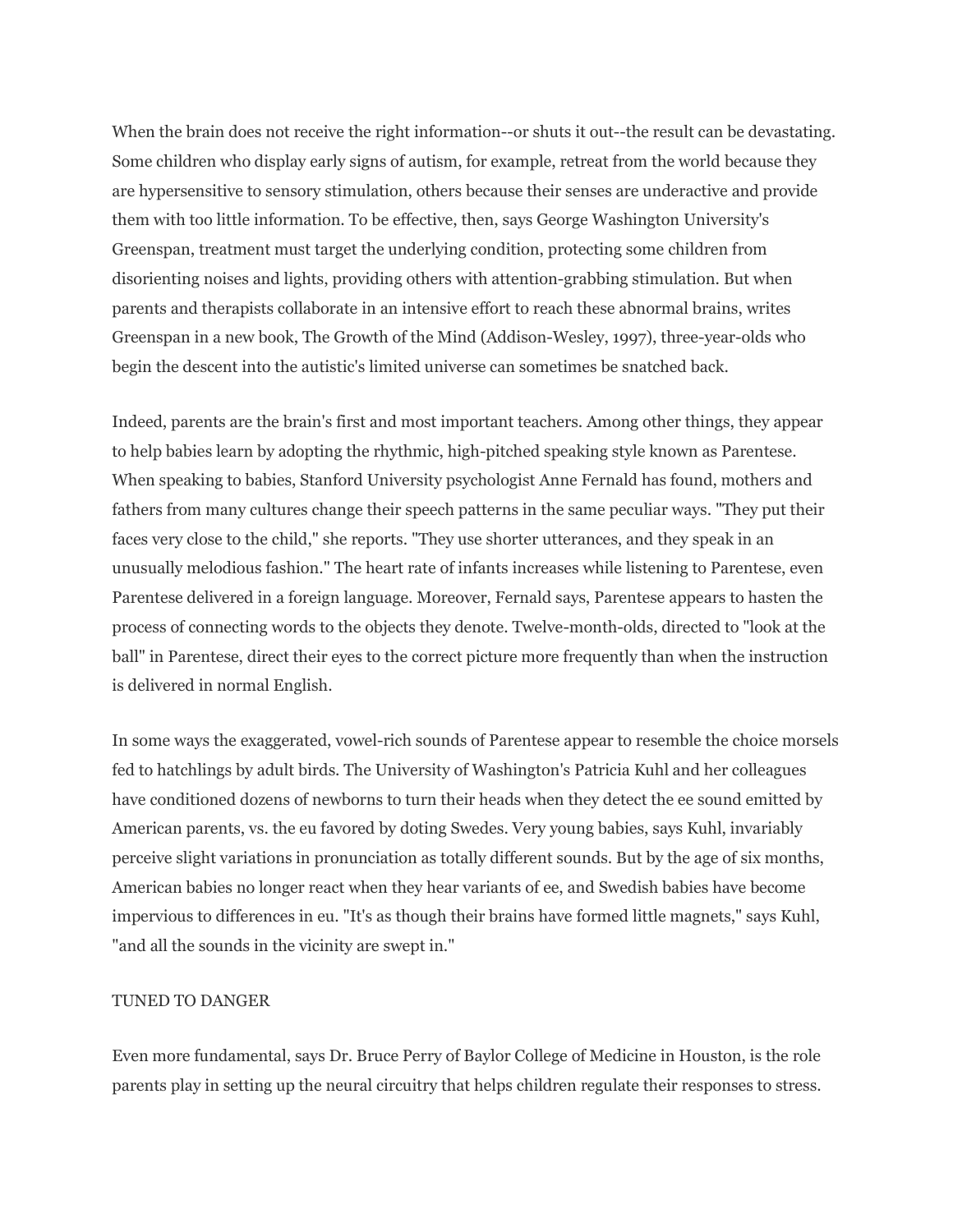Children who are physically abused early in life, he observes, develop brains that are exquisitely tuned to danger. At the slightest threat, their hearts race, their stress hormones surge and their brains anxiously track the nonverbal cues that might signal the next attack. Because the brain develops in sequence, with more primitive structures stabilizing their connections first, early abuse is particularly damaging. Says Perry: "Experience is the chief architect of the brain." And because these early experiences of stress form a kind of template around which later brain development is organized, the changes they create are all the more pervasive.

Emotional deprivation early in life has a similar effect. For six years University of Washington psychologist Geraldine Dawson and her colleagues have monitored the brain-wave patterns of children born to mothers who were diagnosed as suffering from depression. As infants, these children showed markedly reduced activity in the left frontal lobe, an area of the brain that serves as a center for joy and other lighthearted emotions. Even more telling, the patterns of brain activity displayed by these children closely tracked the ups and downs of their mother's depression. At the age of three, children whose mothers were more severely depressed or whose depression lasted longer continued to show abnormally low readings.

Strikingly, not all the children born to depressed mothers develop these aberrant brain-wave patterns, Dawson has found. What accounts for the difference appears to be the emotional tone of the exchanges between mother and child. By scrutinizing hours of videotape that show depressed mothers interacting with their babies, Dawson has attempted to identify the links between maternal behavior and children's brains. She found that mothers who were disengaged, irritable or impatient had babies with sad brains. But depressed mothers who managed to rise above their melancholy, lavishing their babies with attention and indulging in playful games, had children with brain activity of a considerably more cheerful cast.

When is it too late to repair the damage wrought by physical and emotional abuse or neglect? For a time, at least, a child's brain is extremely forgiving. If a mother snaps out of her depression before her child is a year old, Dawson has found, brain activity in the left frontal lobe quickly picks up. However, the ability to rebound declines markedly as a child grows older. Many scientists believe that in the first few years of childhood there are a number of critical or sensitive periods, or "windows," when the brain demands certain types of input in order to create or stabilize certain longlasting structures.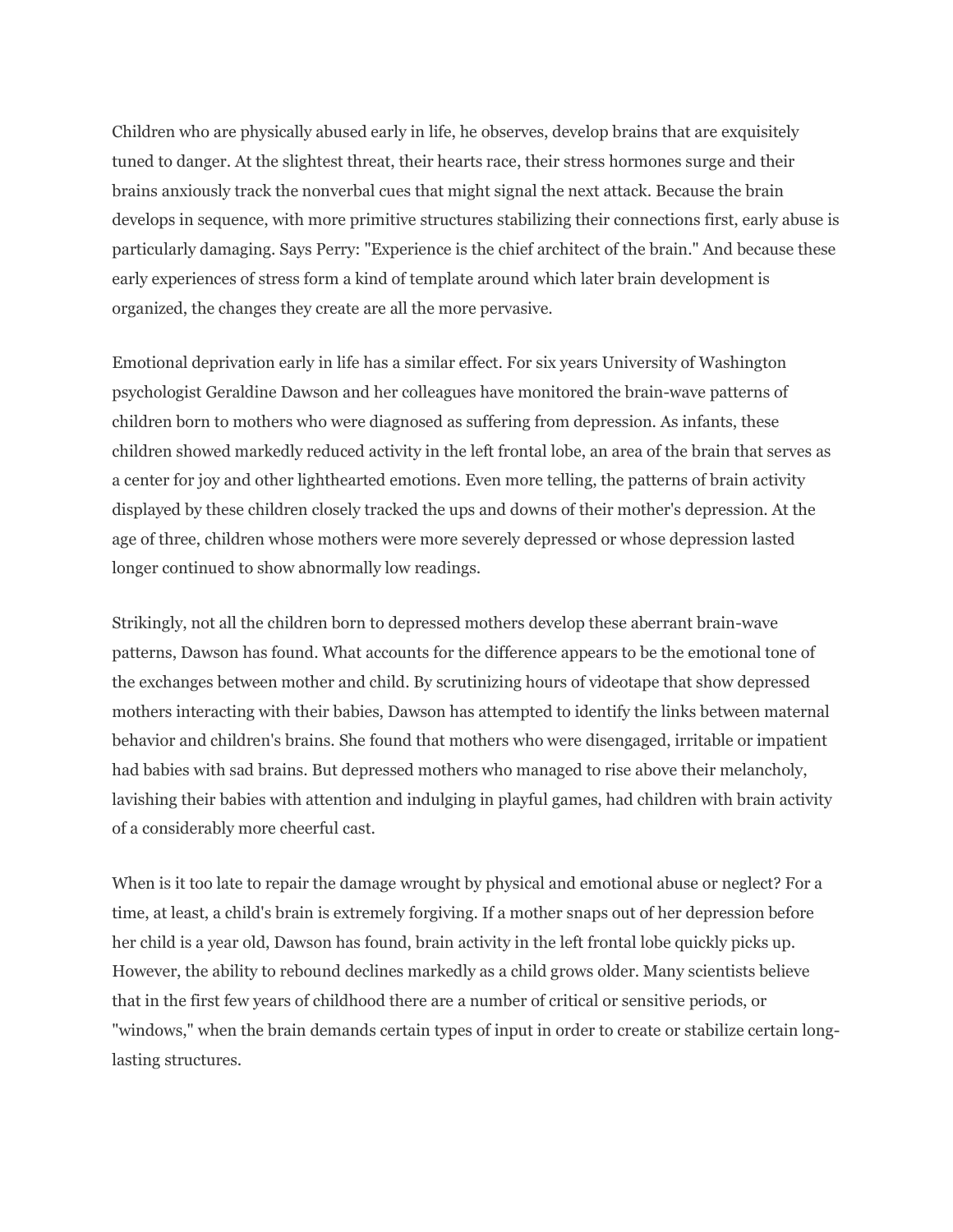For example, children who are born with a cataract will become permanently blind in that eye if the clouded lens is not promptly removed. Why? The brain's visual centers require sensory stimulus--in this case the stimulus provided by light hitting the retina of the eye--to maintain their still tentative connections. More controversially, many linguists believe that language skills unfold according to a strict, biologically defined timetable. Children, in their view, resemble certain species of birds that cannot master their song unless they hear it sung at an early age. In zebra finches the window for acquiring the appropriate song opens 25 to 30 days after hatching and shuts some 50 days later.

# WINDOWS OF OPPORTUNITY

With a few exceptions, the windows of opportunity in the human brain do not close quite so abruptly. There appears to be a series of windows for developing language. The window for acquiring syntax may close as early as five or six years of age, while the window for adding new words may never close. The ability to learn a second language is highest between birth and the age of six, then undergoes a steady and inexorable decline. Many adults still manage to learn new languages, but usually only after great struggle.

The brain's greatest growth spurt, neuroscientists have now confirmed, draws to a close around the age of 10, when the balance between synapse creation and atrophy abruptly shifts. Over the next several years, the brain will ruthlessly destroy its weakest synapses, preserving only those that have been magically transformed by experience. This magic, once again, seems to be encoded in the genes. The ephemeral bursts of electricity that travel through the brain, creating everything from visual images and pleasurable sensations to dark dreams and wild thoughts, ensure the survival of synapses by stimulating genes that promote the release of powerful growth factors and suppressing genes that encode for synapse-destroying enzymes.

By the end of adolescence, around the age of 18, the brain has declined in plasticity but increased in power. Talents and latent tendencies that have been nurtured are ready to blossom. The experiences that drive neural activity, says Yale's Rakic, are like a sculptor's chisel or a dressmaker's shears, conjuring up form from a lump of stone or a length of cloth. The presence of extra material expands the range of possibilities, but cutting away the extraneous is what makes art. "It is the overproduction of synaptic connections followed by their loss that leads to patterns in the brain," says neuroscientist William Greenough of the University of Illinois at Urbana-Champaign. Potential for greatness may be encoded in the genes, but whether that potential is realized as a gift for